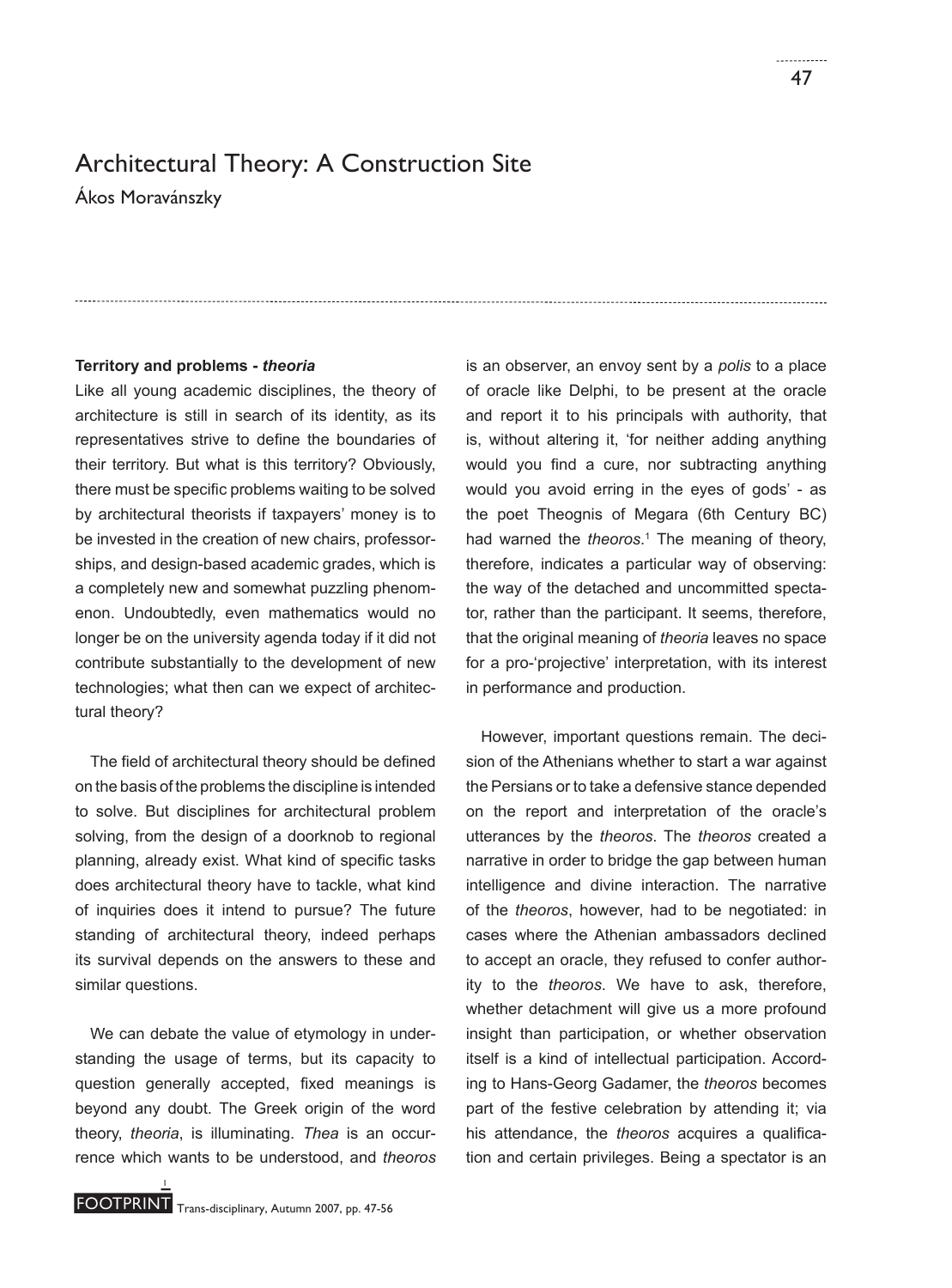authentic form of participation, Gadamer wrote in his 'Truth and Method'.<sup>2</sup> Earlier, Martin Heidegger pointed out, in his essay 'Science and Meditation', that in the Greek world '... a way of life (bios)' was based on *theorein*.<sup>3</sup> Bios theoretikos was defined by the philosopher as 'the way of life of those who contemplate, who look in the direction of the pure appearance of things present',4 in contrast to the *bios praktikos*, the existential mode that essentially implies action. However, even though Heidegger was aware of the difference, he stressed that: '... one thing must be kept in mind at all times: *bios theoretikos*, contemplative life, especially in its purer forms, is for the Greeks supreme action'.5

# **Architectural theory: aesthetics or discourse?**

This brief excursion into the difficult problem of observation/reflection versus participation might explain why many theorists of architecture were of the opinion that architects involved in the process of designing buildings are unable to understand what they called the 'essence', the most important principle of architecture, unaffected by individual languages. In his essay 'The Paradox of Architectural Theories at the Beginning of the "Modern Movement"', published in 1951, the architect and architectural essayist Paul Zucker claimed: 'While architects in all German academies and institutes of technology at the end of the nineteenth century were taught in terms formulated by the holy trinity of Schinkel, Bötticher and Semper, new architectural theories were formulated from another side. Now no longer creative architects, but theoreticians began shaping a new approach toward architecture: Wölfflin, Schmarsow, and Adolf von Hildebrand...'.<sup>6</sup> Zucker stated the primacy of theory for modern architecture in shifting its focus from the issue of 'functional expression' toward the more substantial issues of space, volume, symbol, and abstraction: 'It will be up to the architects of the second half of our century to express in their creations those ideas which were the intrinsic problems of the theoreticians of the first decades of our century'.<sup>7</sup>

 Zucker was, of course, focusing on the written statements of architects and not only failed to recognise that the issue of space was already very much an 'intrinsic problem' for architects in the first half of the twentieth century (e.g. Frank Lloyd Wright, Adolf Loos, or the Cubist architects in Prague), but also that this design work - along with new discoveries in the field of optical perception or psychology - contributed to the elaboration of theories on the Wesen der Architekturl ('essence' or 'nature' of architecture) as formulated by architect-theorists such as Fritz Schumacher, Paul Klopfer or Geoffrey Scott. Although Zucker himself worked previously as a designer, his strict division of 'architects' and 'theorists' followed the supposed gap between observation and participation.

Ideas emerging outside of architecture will fertilise the practice of architecture by producing, in turn, a specific knowledge, Zucker emphasised. We can easily extend the scope of Zucker's investigation and consider other periods in which architecture as a discipline underwent a sweeping re-evaluation of its entire program. One major shift was the crisis of Vitruvianism in the seventeenth century and the subsequent rejection of nature and the proportions of the human body as models for architecture. Another blow, still resounding in the writings of Aldo Rossi, was delivered by Etienne-Louis Boullée, who rejected Vitruvius' statement that architecture was the art of building and stressed the *production de l'esprit* as the constitution of architecture.<sup>8</sup>

Finally, the great theoretical systems of the nineteenth century attempted to look at the extra-architectural variables such as production, technology and material, from the perspective of their capacity to guide architecture toward an adequate, unified style. The speculation about space and its symbolism replaced the architectural theory of the nineteenth century, which was centred on issues of construction, technology, and the evolution of styles.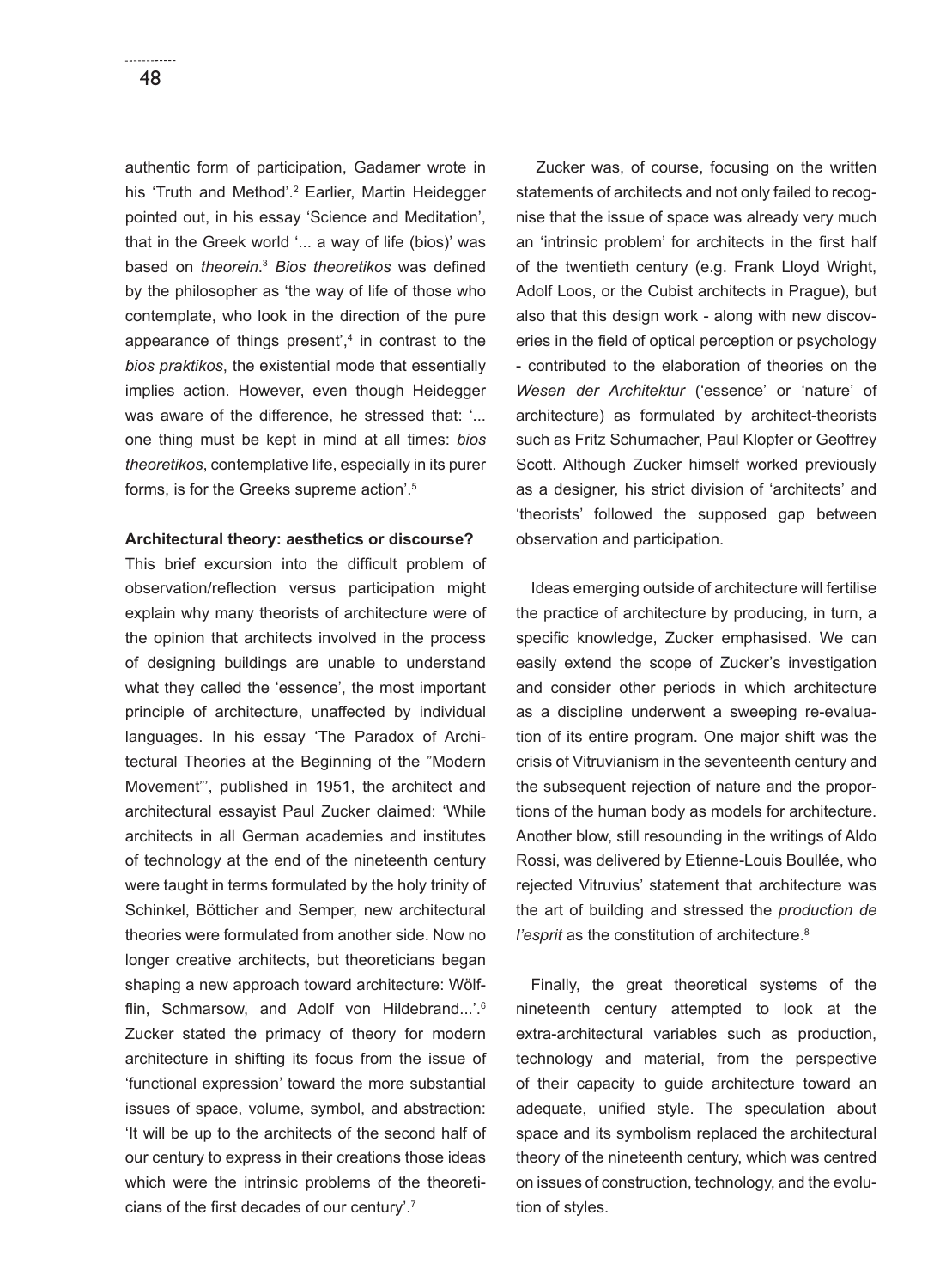In his 1951 essay, Paul Zucker described architectural theorists as 'those who deal preponderantly with problems of architectural aesthetics'.<sup>9</sup> The equation of architectural theory with aesthetics was a general phenomenon during the first half of the twentieth century. 'This is certainly not a theory of building technology but of building-art [*Baukunst*], therefore an aesthetics', Herman Sörgel already wrote in 1918 in the introduction to his important handbook 'Theorie der Baukunst', which consists of a historical-critical part (from Semper to Hildebrand), a theoretical-methodical part (aesthetics of perception) and a practical-applied part (ranging from material and technology to style and truth).<sup>10</sup> Sörgel saw the task as the mediation between the architect and the philosophically or historically educated theorist, using aesthetics as a 'rational' antidote against similarly 'rational' functionalism. Many important theorists trained in art history, such as Rudolf Wittkower, Rudolf Arnheim, Ernst Gombrich and Paul Frankl, developed analytical methods that became important tools for architects, often mediated by architectural critics like Colin Rowe. It is puzzling that Hanno-Walter Kruft disregarded practically all of them in his voluminous 'History of Architectural Theory' (1985). His chapters on twentieth-century architecture exclusively discussed the statements of practicing architects.<sup>11</sup> The fact that the authors who for Zucker represented architectural theory were now replaced by Van de Velde, Gropius, van Doesburg and Mies van der Rohe, indicates a major shift in the definition of architectural theory: not the aesthetics of architecture, but architecture itself in its structural relations with social life is now the focus of attention.

We can locate the origin of this paradigm change in the situation of around 1968. Indeed, we can speak of the birth of a new architectural theory, as the conjunction of architectural history and politically engaged architectural criticism. The term 'aesthetics' was now carefully avoided by the representatives of this new theory as something superficial and unworthy of attention, since the real significance did not lie in the visual appearance of a building but in its socio-economic existence. The problem with this line of argumentation is that the elimination of aesthetics as a means of evaluating architecture as a product of human labour radically limits the means of making a critical judgment vis-à-vis the product (which is a pity, since the real differences between the proposals of Rem Koolhaas and the architects of New Urbanism lie in their respective aesthetics, rather than in their social programs). Still, the reconfiguration of architectural theory was, in retrospect, successful in the sense that its representatives could gain the necessary attention by establishing an international network of intellectuals from in- and outside the discipline, forming a 'critical' mass and acting as a resonating board. The Any conferences, held each year between 1991 and 2000, were a case in point, even though the interest in a real exchange of ideas had declined during the final meetings.

Manfredo Tafuri's thesis regarding the impossibility of a critical architecture contributed to the institutionalisation of a critical theory of architecture.12 After 1973, 'Oppositions', the journal of the Institute for Architecture and Urban Studies, founded by Peter Eisenman, Kenneth Frampton, and Mario Gandelsonas, played a major role in this respect. The editors of 'Oppositions' wanted to create a committed critical voice, outside of academia or the architectural profession, although university journals such as Yale's 'Perspecta', with its characteristic mixture of historical analysis and new projects, certainly served as a point of orientation. Still, the effect of the long-lasting hegemony of Clement Greenberg's formalist aesthetics in the United States should not be underestimated. Just like 'October', the journal for theoretical inquiry in art which announces its rebellious spirit already in its title, 'Oppositions' became the forum for opinions calling the traditional foundations of architectural culture into question.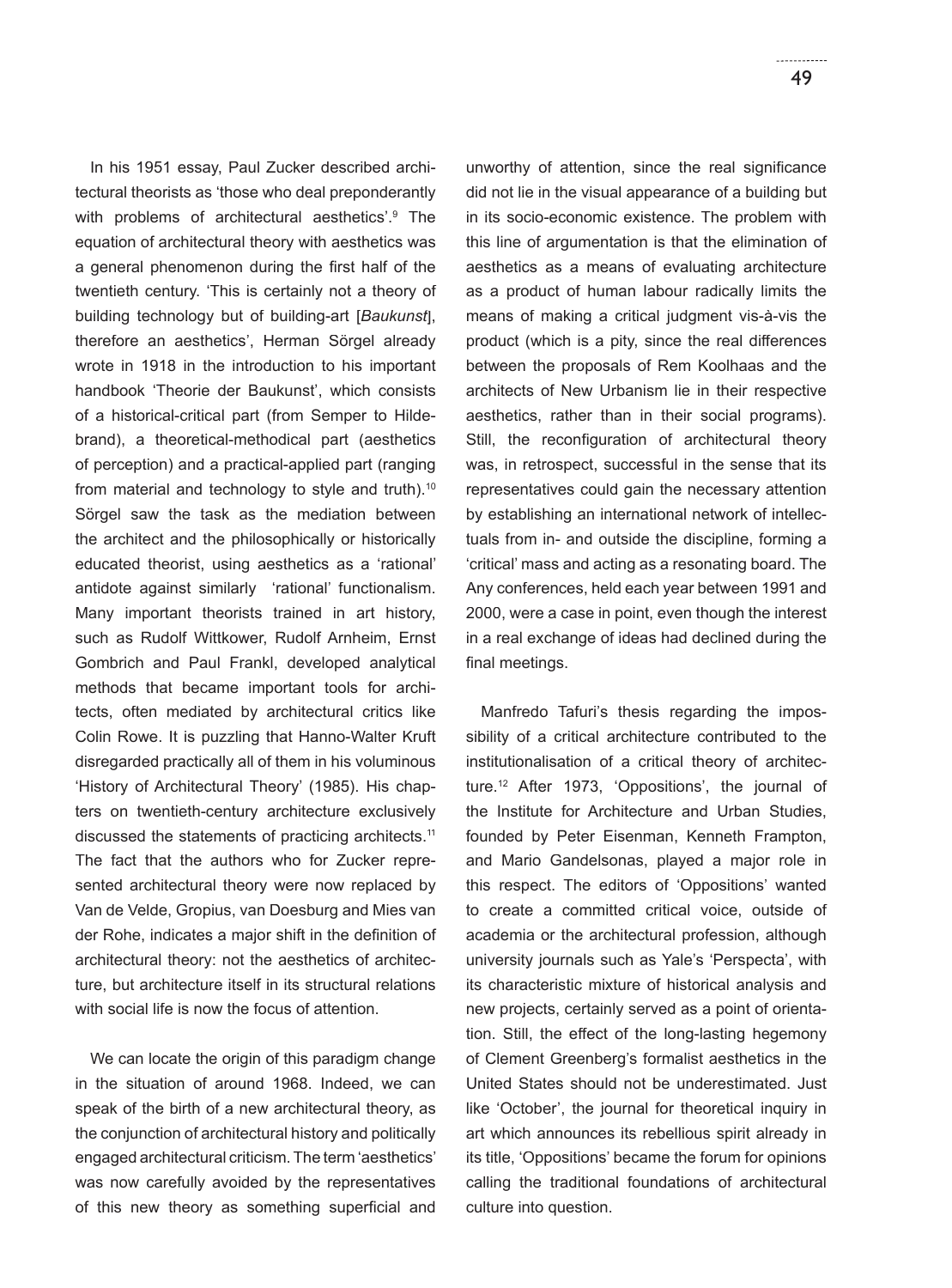The initial goal of the editors of and contributors to 'Oppositions', to revise the historiography of modernism by critically investigating its socio-economic underpinnings, soon had to be revised itself: the journal shifted its focus toward the processes of signification in language and culture in general, and understandably, easily found allies in literary theory (the postmodernism of Fredric Jameson), semiotics (W.J.T. Mitchell, Norman Bryson), and in post-structuralist and deconstructivist philosophy. It is rather remarkable that, in spite of all its programmatic claims, the sociology of art made almost no impact in the U.S., except maybe for a slight interest in Pierre Bourdieu's work. Following the closure of 'Oppositions', its successor 'Assemblage', founded in 1985 by architectural historian K. Michael Hays and literary theorist Catherine Ingraham, wanted to anchor the new journal in the poststructuralist academic discourse. The attempt of 'Oppositions' to 'open' up traditional architectural journalism with historiographical and critical tools helped 'Assemblage' to assign new roles to architecture. Strategies of literary criticism, such as misreading, and concepts borrowed from philosophy, psychoanalysis or linguistics were used as guiding ideas for interpretations of design as well as design proposals. The growing distance from design practice, on the other hand, yielded the applause of a relatively small, mostly academic audience.

The rifts between architectural historians (writing for the established scholarly journals such as 'The Journal of the Society of Architectural Historians'), architectural theoreticians (writing for journals such as 'Oppositions', 'Assemblage' or 'Any'), and architects were impossible to overlook. The question was whether the discipline was self-contained, with an established object of study and a given methodology, or - as Louis Althusser defined science - whether it was a discipline which had a theory for its object of study. Architectural historiography itself became the object of theoretical research, with anthologies of architectural theory now a genre of its own, by now filling many library shelves. $13$ 

As a result of this development, it is no longer possible to study architectural history without a critical reflection on the method of the study itself and without a certain grade of interdisciplinarity. However, the multitude of topics and methods which have appeared in architecture theory journals very rarely resulted in real interdisciplinary research; on the contrary, the restructuring of schools as a consequence of the Bologna process and the necessity to secure funds has forced parts of the discipline to emphasise uniqueness and 'core competences'. The recent 'iconic turn' is a telling example: art historians, historians of science, and architects are trying to establish their own interpretation of the 'image', producing competing definitions of a *Bildwissenschaft* (science of images) - thus, it is no wonder that Klaus Sachs-Hombach speaks not of one discipline, but of disciplines of 'image science' in his anthology of relevant texts of *Bildwissenschaft*. 14

## **Mining for metaphors**

Ironically, architectural theory today, both as analysed by Kruft and as represented on the pages of 'Oppositions' and 'Assemblage', is an historical artefact; it is easy to compare them and see how traditional methods of historiography and iconography have been replaced by new approaches configured by psychoanalysis, deconstruction, epistemology, and by gender and cultural studies. Appropriation has become the proof of criticality both in architectural theory and in design, starting with the 'death of the author', followed by the critique of representation, resignification and so on. Eisenman's understanding of Chomsky's linguistic distinction between surface and deep structure, of 'post-humanist' displacement and de-centring, of Derrida's misreading, all invented to call certain basic statements of hermeneutics into question, is, basically, metaphorical. By 'using' them in order to justify decisions of architectural design, Eisenman cancels their critical potential and turns them into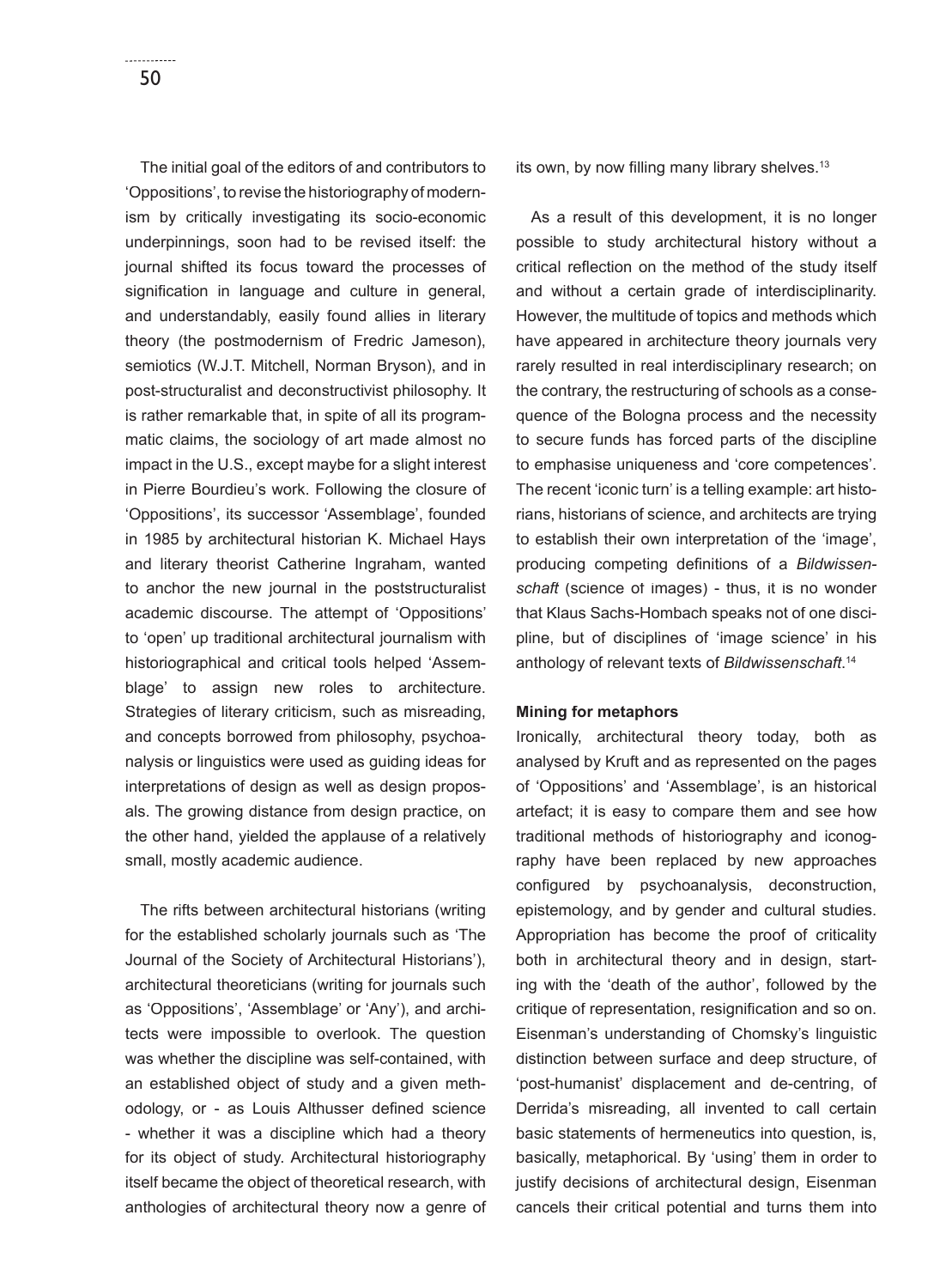'illustrations'.

We should not underestimate the liberating effect of these and similar ideas on architecture; the attention to developments in other disciplines and in other fields of culture was a significant change. But this new theory soon began to wither as it had increasingly lost touch with design practice. The most important warning signs were not so much the discounted theory books in the sales' bins of bookstores, but the grant applications showing no interest whatsoever in discovering anything new, yet bolstering a refined jargon which identified the authors as followers of intellectual fashions. This situation has had and still has devastating consequences both for scholarship, which can only decline without practical knowledge, and for practice, which expects some theoretical basis at least in order to establish the qualitative differences between possible results. It was in the catalogue of Peter Eisenman's exhibition Cities of Artificial Excavation, notably, that the art critic Yve-Alain Bois rang the alarm bell, stating that the symbiosis of architecture and philosophy is turning into a mutually exploitative relationship:

*During the last ten years or so we have seen architectural theory achieve its level of incompetence. It is simply not the case that architects write such good books or that philosophers have such interesting ideas about architecture, and in a sense Eisenman's recent exchange with Jacques Derrida marks a recognition, on both sides, that perhaps it is now time to put an end to the reciprocal trivi*alization of their own discourses and the flood of *gobbledygook that poured out of their sycophants' word processors.*<sup>15</sup>

Bois accused architects like Eisenman of translating certain key concepts of the latest philosophical thinking into architectural form, rather than trying to understand its deeper significance - an accusation which could be directed against other architectural trends with theoretical implications as well. In

recent years we have seen that architectural theory makes a rather deliberate use of complex theories of natural sciences, such as genetics. It seems that many universities only bestow recognition, and therefore support, on disciplines that can be labelled 'sciences'. The results are clearly visible in the attempts of universities to have architectural design recognised as scientific research - arguing that science itself lacks the solid basis and methodological rigor with which it is normally associated. Facing the consequences, architectural theoreticians today are either happy to give up the observation post of the *theoros* and jump on the bandwagon of architecture marketing, or to withdraw to their studios to dedicate themselves to the *recherche patiente* in pursuit of the precision and delusion of the masterwork.

# **Design as research**

A similar development can be observed in art, where a growing number of artists use methods taken from natural sciences such as biology, genetics or geography. During the 1990s we have seen a new strategy emerging, moving rapidly away from the traditional concept of art and replacing it with notions borrowed from natural sciences. Catherine David, curator of 'Documenta X' in 1997, was interested in the responses of artists to phenomena such as global migrations and the transformation of cities and landscapes under such pressures. Artists such as Olaf Nicolai and Rosemarie Trockel exhibited their biological crossover-experiments, and Rem Koolhaas presented the results of his 'field work' in China, introducing 'a number of new, copyrighted concepts, that [...] represent a new conceptual framework to describe and interpret the contemporary urban condition'.<sup>16</sup> Satellite imagery became particularly important for presenting the urban condition of Europe, as in the work of Stefano Boeri and the Multiplicity group, or in Switzerland, in the work of Studio Basel. Artists such as Peter Fend and Ingo Günter also use satellite photography of crisis regions to create the utopia of a 'Refugee Repub-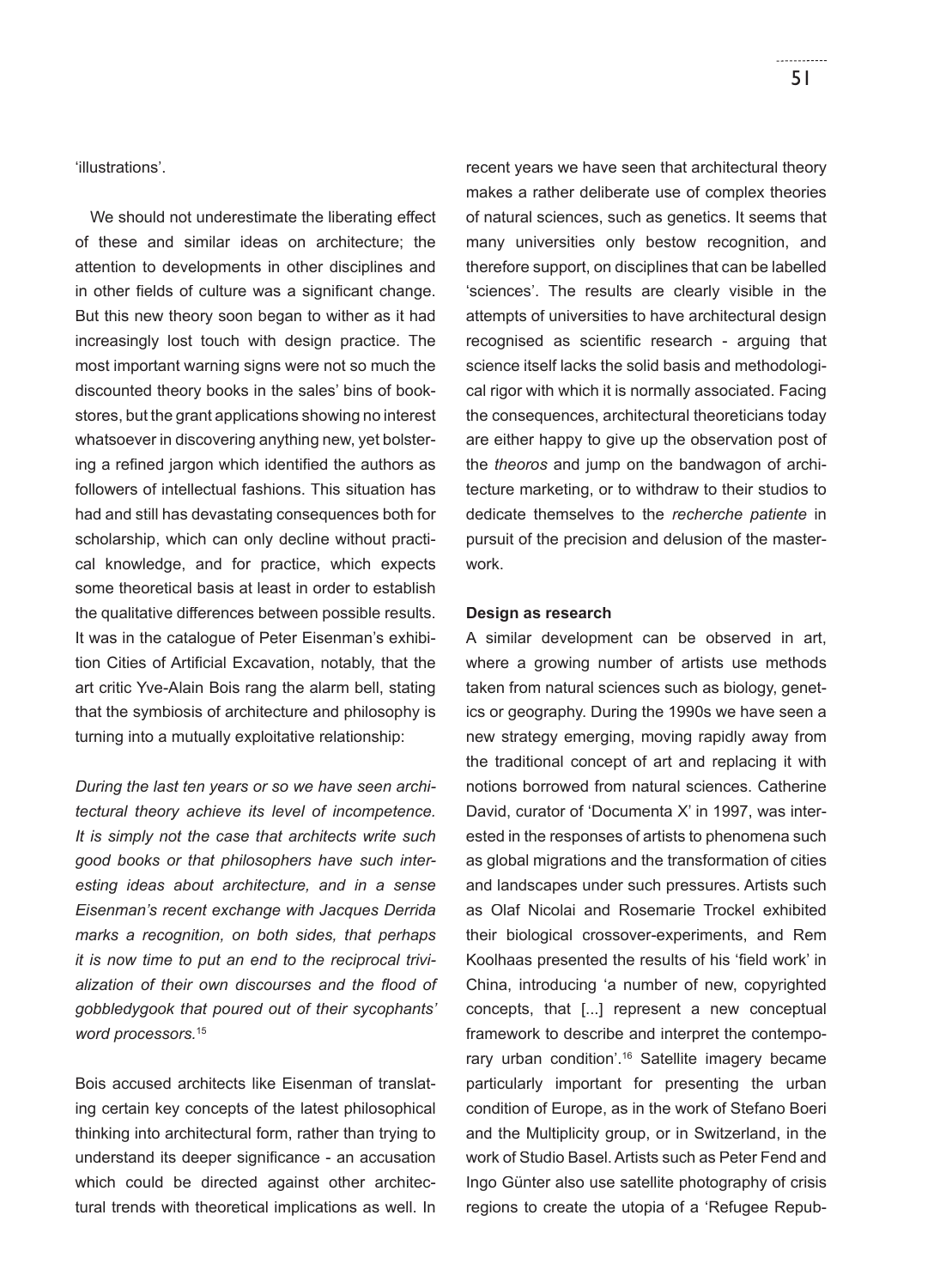lic'. Architecture, urbanism and art appropriate the terminology, concepts and visualisation methods of science: 'a world of numbers turns into diagrams. These diagrams work as emblems for operations, agendas and tasks. A ''datatown" that resists the objective of style', MVRDV write in the introduction to their book 'Metacity Datatown'.17 Diagrams as emblems: the groundwork is laid here for a new iconography which is staged as a 'reality show'.

Nobody seems to mind whether an artwork masquerading as 'research' fulfils the criteria of a research work in natural science - the possibility of verification, for example - as long as the work has an aesthetic value. But the problem is difficult: art has an almost nostalgic longing for regaining 'usefulness' and for a 'task', though ties to the market and the production conditions of art prevent artists to consider themselves 'free'. However, design and architecture show art a to be mirror image of itself, a mirror image of which art is horrified: a mere aesthetic shell for the social world. If an artwork is planned, generated or executed using the latest computer-controlled machinery, it is not the precision of CAD that will be appreciated, nor the sophistication of a cutting-edge processing package that will make a work of art out of CAM programs not even when these programs are used in order to drive a milling machine to create a sculpture.

While for art the 'void' of a blank sheet of paper or a video screen without theoretical or technological certainties is essential, architecture and architecture schools tend to fear any such void and fill it with solid knowledge from the very beginning of a curriculum. The task of theory to demonstrate the provisional character of such 'fillings' is not a rewarding one, not even regarding its closest ally, architectural history, since the separation between the past and its representation is frequently pasted over. Implicitly or explicitly, architectural theory should investigate this separateness from the perspective of narrativity or by analysing the connection of historic consciousness to collective and individual memory. While Hayden White speaks of a total discontinuity between the messy, chaotic past and its 'preparation', its ordering for consciousness, Paul Ricoeur sees a connection based on narrativity. Everyday life and action have a narrativity based on the experience of the past, present and future; memory has a temporal structure, which makes memory and history parts of a continuum - even if there are breaks in this continuity. The *process of collecting* and selecting information introduces a first break between the heterogeneous historical material and the envisioned homogeneity of what is seen as the 'representative' body of work, followed by additional breaks of *interpretation*: the interpreter has to identify causes and construct convincing narrative structures. If architectural theory criticises these constructs as such, should it propose alternative explanations?

All these doubts are connected with the central issue: should every school of architecture define the channelling of young people toward the 'profession' as their most important task? And if the 'profession' itself is diversified today, should theory not try to act as a mediator between the different actors who shape the identity of the school? The problem with 'criticality', or rather, the possibility of a critical selfreflection, posits theory within the framework of an architectural school with specific problems.

MoMA's 'Deconstructivist Architecture' show in 1988 clearly exhibited the early signs of exhaustion - critical theory giving way to the theoretical packaging of the latest design propositions. The strong oedipal desire of 'projective' theory (albeit this term was not around yet) for a satisfying relationship with the market or even the willingness to deliver branding services for design practice are understandable after the long abstinence in the post-1968 era. Contemplating architectural theory's 'will to anthology', critics like Sylvia Lavin urge architectural theoreticians to return to their roots in architectural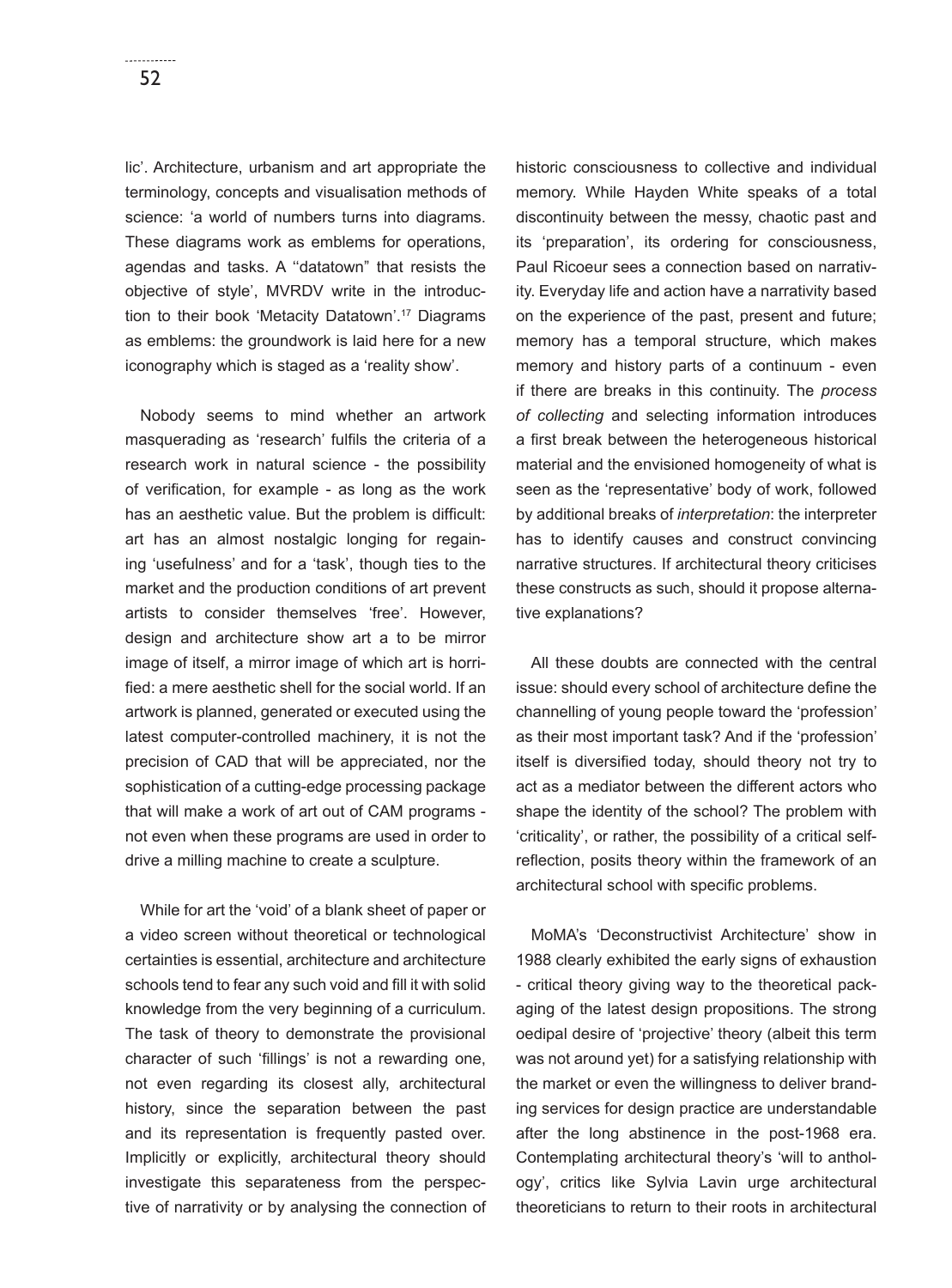history studies in order to achieve the 'long-awaited radicalization of history'.<sup>18</sup> The important question is whether this new desire will result in changes in the discipline, or whether built architecture will be given short shrift once again.

#### **Bachelors, masters, and masterpieces**

The questions regarding architectural theory take on a new meaning and urgency in the context of architectural education. In a school of architecture there are as many architectural 'philosophies' as design studios, since those who teach architecture certainly could not do so without theoretical reflection. University presidents, in their relentless efforts to turn their institutions into 'centres of competence' funded by the state and by private research grants, opt for 'design as research'. This term suggests that the advanced education of architects is aimed at comparability and the enhancement of the quality of written coursework. This, in itself a positive development, nicely fits in with the process of neo-liberal restructuring of higher education. Such doctorates frequently consist of a curious mixture of the traditional PhD thesis and the idea of the 'masterpiece', as required by the medieval guilds in order to be admitted into their ranks. In the announcement of a university course for a doctorate in the Liberal Arts in Hungary, for instance, we may read: 'Our course realises the old world of traditional master courses: the focus of the course is the making, designing and realising of the independent masterpiece'.19 While it is easy to comment on such reanimation of the past with sarcasm, it demonstrates the need to cling on to authority, and, primarily, that the mere 'presence' of the master facing the 'void' we discussed above is a necessity in an art school. Let us now return to some of those remarks and see how the situation differs in an architectural school, and examine the consequences for theory.

An architectural school is always deeply embedded in the larger intellectual context of the time; today, this seemingly means that architectural education has been purged of all its metaphysical and teleological elements. Nobody would agree today (certainly not openly) with Otto Wagner, that the 'mysterious and overwhelming power' of architecture has to do with the 'innate ability' of the architect.20 But many of these discarded concepts are returning through the back door, as the celebration of the star architect or, as we have seen, in the myth of the masterpiece. The design studio is a ripe ground for such developments, since it could not exist without a consensus in terms of a so-called 'design philosophy'. As Charles Correa wrote about the dilemma of education: the studio of the master is one model, what he calls 'the guru-chela system a wonderfully effective process which unfortunately can all too easily result in the kind of brainwashing from which the chela [the apprentice] never recovers. In the other model, we have the kind of healthy contemporary scepticism which ends up with learning hardly anything at all'.21

A 'design philosophy' tends to conceal its own ideological nature as a highly personal ars poetica, not leaving much space for critical questions and understanding. If this 'philosophy' only serves the justification of a design practice, the use of the term 'theory' is unwarranted. On the other hand, an offensive strategy to subsume design practice would damage theory in the long run, because the unfulfilled as well as unfulfillable claim for a 'theory-quided architecture' could result in theory's self-inflicted isolation. The history of architecture, e.g. the different meanings and programs 'rationalism' has taken on during the last century, demonstrates the limits of normative theory, just as it demonstrates the potential productiveness of theoretical 'errors' for architecture. Instead of condemning ideologies as documents of false consciousness, we should regard them as the possibility of the mind, capable of transcending the determinacy of knowledge by the actual social situation.

In order to pave the way for new experiments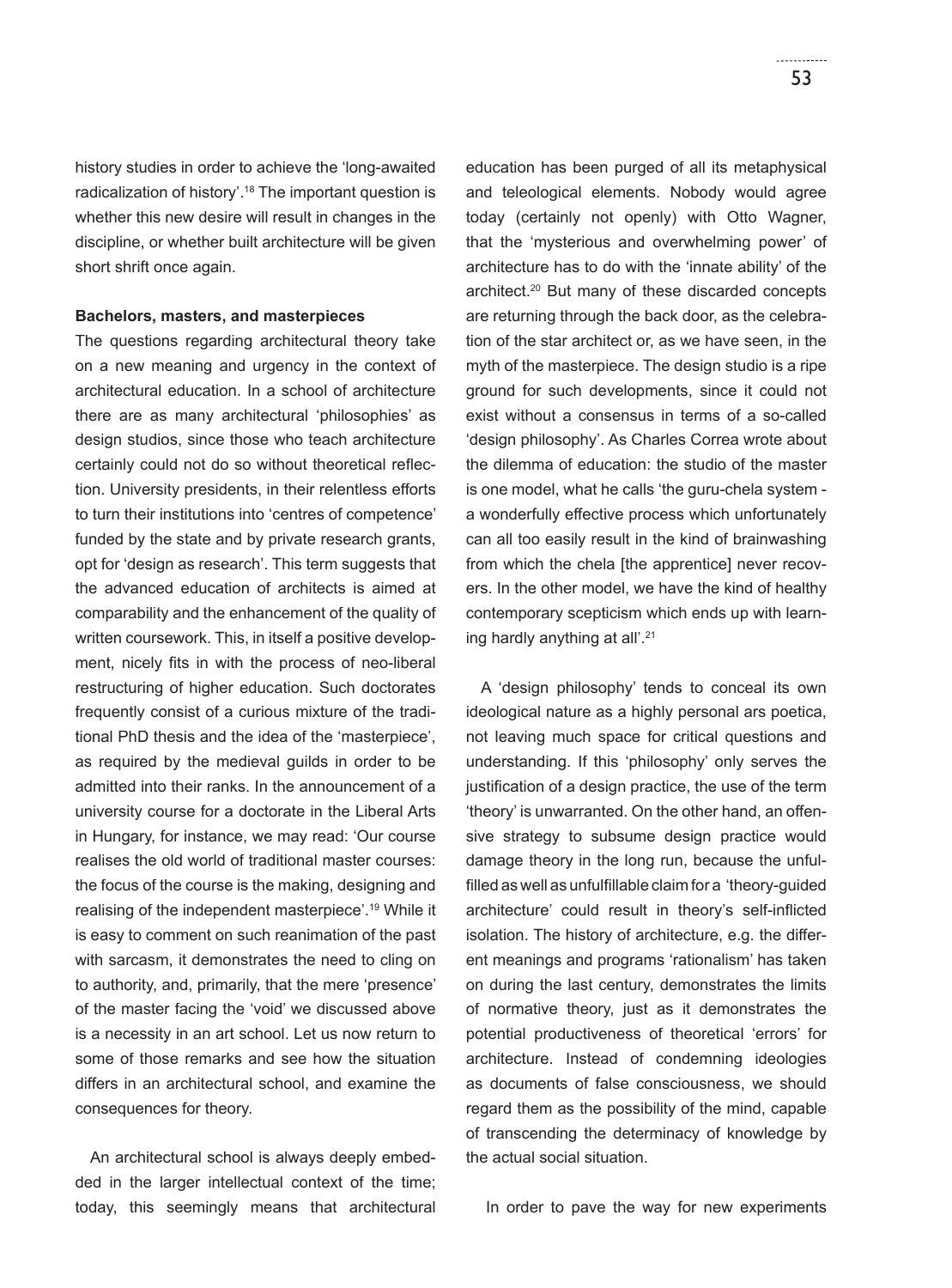in architecture, one must be critical of theoretical schemes and abstractions and build a method deductively, searching for a reflective equilibrium. We can agree with Aldo Rossi that 'l'architettura sono le architetture', but not in the sense that he meant it, that is, as the presence of the past in a dead language of architecture, but rather as a chain of experiments, as trials (and errors), as 'constructs' with a 'constructedness' which is not only unconcealed but appreciated as an essential 'quality' we have to take into account and work with.

 This means that the problem for a school of architecture lies not in the 'criticality' of the kind of architectural theory we described as emerging from the spirit of 1968, and subsequently becoming a sort of ennobling patina, but in its discursive nature. But the disciplinary specificity of architecture resists a discursive approach, and architectural students frequently question the usefulness of theory which undermines the foundations of practice, such as place, style, identity, tectonic, context, and even the notion of the 'project' itself, without articulating a constructive proposal. Projectivity does not seem to provide an answer; its claim of performativity lacks the program to regain its organising power over contributions from other specialised disciplines and practices.

Nevertheless, all this does not mean that theory has to withdraw into ineffectiveness. The practice of theory, however, has to remain rooted in language, and should affect the use of language. A course in architectural theory has to question the very terms of architectural discourse. Theory should focus on the terms of our discipline, which are so close to our 'core beliefs' regarding architecture that we usually take their meaning for granted. In order to understand an architectural problem, however, we have to learn about the history of its central terms, the meaning of the words in their respective, relevant theoretical 'surroundings'. 'Space', for example, had a very precise meaning for August Schmarsow, the German art historian who was among the first to analyse architectural space in 1893. and similarly precise, but quite different meanings for Martin Heidegger, Henri Lefebvre and Fernand Braudel. Is the notion of 'space' limited to the sum of these meanings in their respective surroundings? Can the architectural meaning of 'function' be clarified by summing up the mathematical, biological and mechanical understandings and usages of the word? Can we distinguish between correct and incorrect usages? Yet, is it not precisely the unwarranted intrusion into the discourse of architecture of a term developed by another discipline that triggers a process of induction, setting the scene for a new condition? These are questions of a different kind than the question regarding the tensions in a cantilevered support. We can only expect such archaeological work and critical reflection to help us gain an understanding of the problems of space, function or tectonics, not to 'solve' them. In this respect, the terminology of architectural theory is closer to that of philosophy than to that of the natural sciences.

Theory in an architectural school (a discipline which has different tasks than architectural theory in general) has to be helpful in relating questions arising from the confusion regarding the meaning of the words themselves to other, extra-architectural problems. Reflecting on issues such as space or identity requires further thought on issues of politics or the ethics of genetic research. Such a linguistic *bricolage* produces outcomes that are by no means predictable - but could, nevertheless, lead to stimulating results, when the student succeeds in grasping seemingly diverse phenomena at a glance.

This might sound like a withdrawal of architectural theory into the realm of language. We are indeed dealing with language, but it would be wrong to see this focus of theory as a withdrawal. Indeed, after a period of theory alienating architects and the general public, it could now create a rhetoric to influ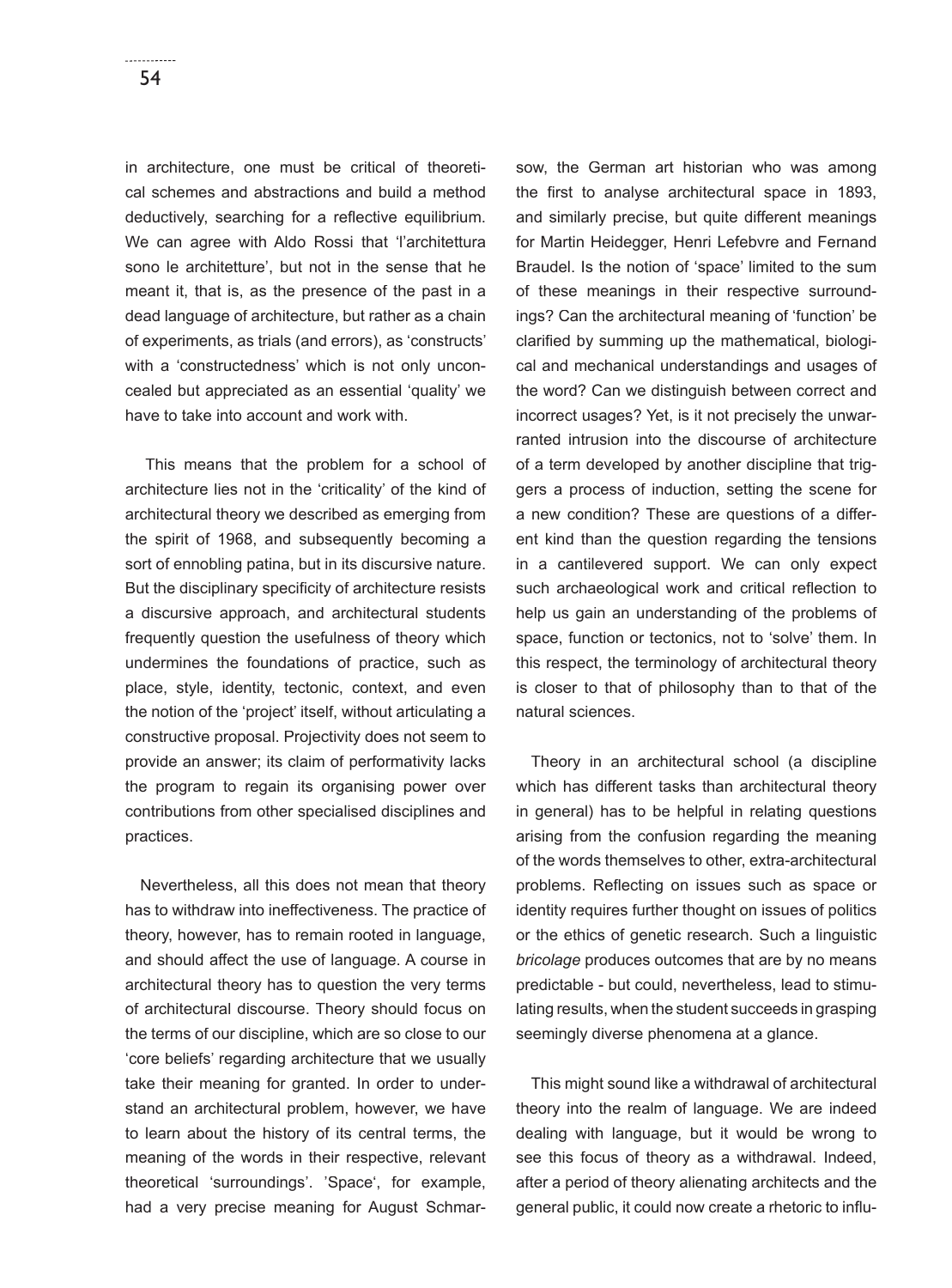ence our understanding of our environment, which is itself organised on the level of language. Any attempt to turn architectural theory into a research modelled on the ideal ontological quality of the natural sciences, delivering permanent results for practice to build on, will necessarily fail. On the contrary, the very requirement that theory should not be directly involved in design practice, but help students to grasp the underlying problems and their historic roots, will allow theory to exert its influence on design development.

#### **Notes**

- 1. Lisa Maurizio, 'Delphic Oracles as Oral Performances: Authenticity and Historical Evidence', *Classical Antiquity*, 16/2 (1997), 308-34.
- 2. Hans-Georg Gadamer, *Wahrheit und Methode. Grundzüge einer philosophischen Hermeneutik*, 6th ed. (Tübingen: J.C.B. Mohr, 1990), p. 126ff.
- 3. Martin Heidegger, 'Wissenschaft und Besinnung', in *Vorträge und Aufsätze* (Pfullingen: Neske, 1954), p. 52.
- 4. Ibid.
- 5. Ibid.
- 6. Paul Zucker, 'The Paradox of Architectural Theories at the Beginning of the "Modern Movement"', *Journal of the Society of Architectural Historians*, Vol. X. No. 3 (Oct. 1951), p. 9.
- 7. Ibid. p. 13.
- 8. Étienne-Louis Boullée, 'Architecture. Essai sur l'art', in *L'architecte visionnaire et néoclassique. Textes réunis et présentés par J-M. Pérouse de Montclos* (Paris: Hermann, 1993), p. 45.
- 9. Ibid.
- 10. Herman Sörgel, *Theorie der Baukunst: Architektur-Ästhetik* (Munich: Piloty & Loehle, 1918), p. V. V.
- 11. Hanno-Walter Kruft, *A History of Architectural Theory from Vitruvius to the Present* (London: Zwemmer, 1994).
- 12. Manfredo Tafuri, *Architecture and Utopia: Design and Capitalist Development*, trans. B. Luigia La Penta

(Cambridge, Mass.: MIT Press, 1976).

- 13. See Sylvia Lavin, 'Theory into History or, The Will to Anthology', *Journal of the Society of Architectural Historians* 58/3 (September 1999), pp. 494-99.
- 14. See Klaus Sachs-Hombach (ed.), *Bildwissenschaft: Disziplinen, Themen, Methoden*, 2.ed. (Frankfurt am Main: Suhrkamp, 2005).
- 15. Yve-Alain Bois, 'Surfaces', in *Cities of Artificial Excavation. The Work of Peter Eisenman, 1978-1988*, ed. by Jean-François Bédard (Montréal; New York: Centre Canadien d'Architecture & Rizzoli, 1994), p. 41.
- 16. Rem Koolhaas, Bruce Mau, 'Pearl River Delta', in *Das*  **Buch zur Documenta X: Politics-Poetics (Ostfildern:** Cantz, 1997), pp. 590-92.
- 17. MVRDV, *Metacity Datatown* (Rotterdam: 010 Publishers, 1999), p. 18.
- 18. Sylvia Lavin, *Journal of the Society of Architectural Historians* , pp. 494-99.
- 19. *DLA képzés Doctor Liberalium Artium*, ed. by József Mécsi (Pécs: Pécsi Tudományegyetem, 2007), unpag.
- 20 Otto Wagner, *Modern Architecture: A Guidebook for his Students to this Field of Art*, trans. by Harry Francis Mallgrave (Santa Monica: The Getty Center, 1988), p. 62.
- 21. Charles Correa, 'Learning from Ekalavya', in *The Education of the Architect: Historiography, Urbanism, and the Growth of Architectural Knowledge*, ed. by Martha Pollak (Cambridge, Mass.: The MIT Press, 1997), p. 447.

## **Biography**

Ákos Moravánszky has been Professor of the Theory of Architecture at the Institut gta (Institute for the History and Theory of Architecture) of ETH Zurich since June 2005. Born in Székesfehérvár, Hungary, he studied architecture at the TU Budapest. He received his doctorate at the TU Vienna in 1980. He was a Research Associate at the Zentralinstitut für Kunstgeschichte in Munich and at the Getty Center in Santa Monica, California. From 1991 until 1996 he was Visiting Professor at the MIT (Cambridge, Mass.). In 2003/2004 he was Visiting Professor at the University of Applied Art in Budapest. The main areas of his research are the history of East and Central European